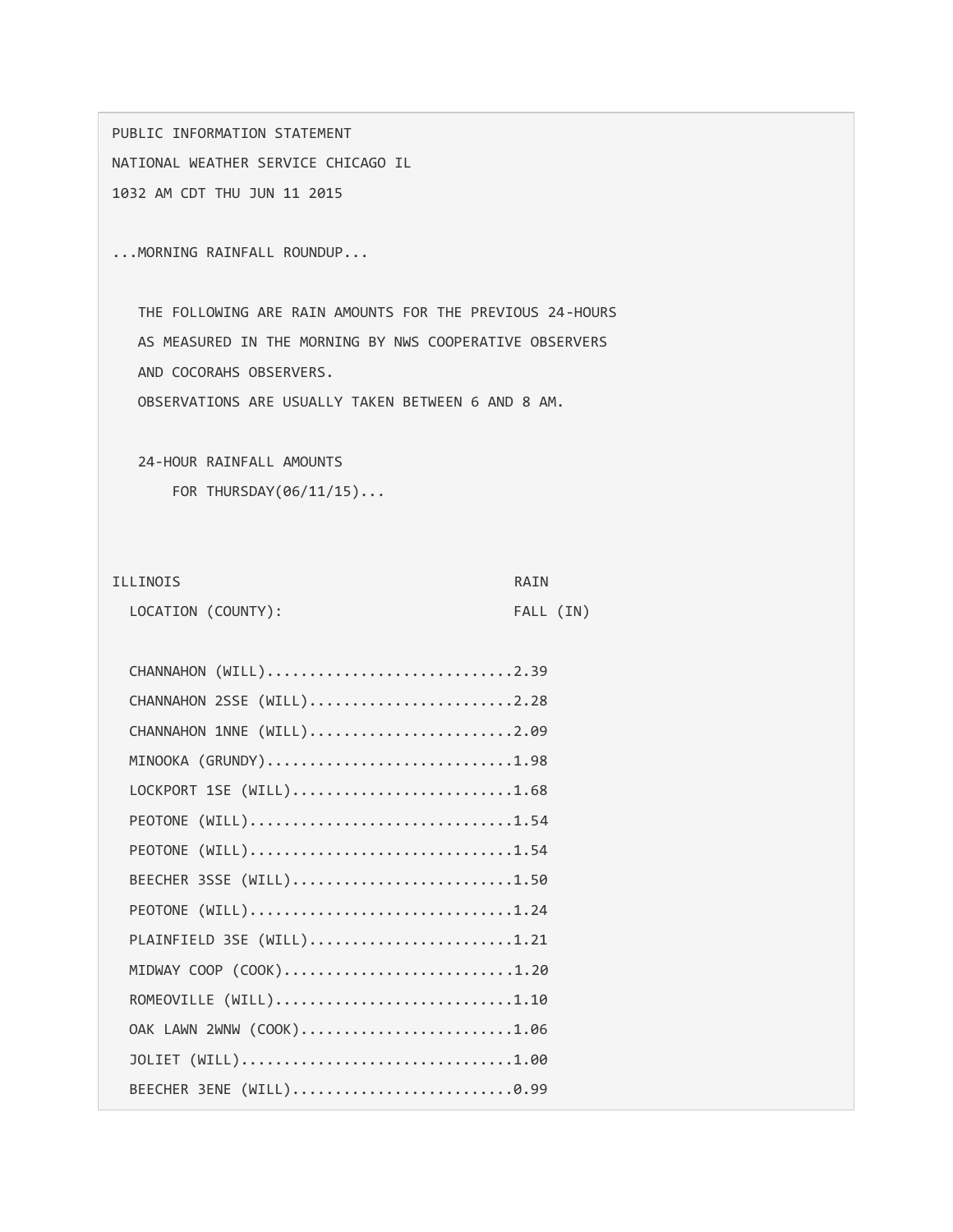| JOLIET 1.1N (WILL)0.98          |
|---------------------------------|
| BRIDGEVIEW 1NNW (COOK)0.91      |
|                                 |
| PLAINFIELD 2SSE (WILL)0.91      |
| NEW LENOX 2SE (WILL)0.91        |
| NEW LENOX 3ENE (WILL)0.81       |
| WILMINGTON 6NW (WILL)0.81       |
|                                 |
|                                 |
|                                 |
| NEW LENOX 3E (WILL)0.77         |
| NEW LENOX 4SE (WILL)0.75        |
| JOLIET LOCK/DAM (WILL)0.72      |
|                                 |
| MARSEILLES (LA SALLE)0.63       |
| JOLIET 3WNW (WILL)0.61          |
| BOURBONNAIS 2NNE (KANKAKEE)0.56 |
| OGLESBY 0.4N (LA SALLE)0.56     |
| COAL CITY 3N (GRUNDY)0.55       |
|                                 |
|                                 |
|                                 |
|                                 |
|                                 |
| PLAINFIELD (WILL)0.43           |
|                                 |
| COAL CITY 4NNW (GRUNDY)0.42     |
| CARBON HILL 3.1N (GRUNDY)0.42   |
|                                 |
| MANTENO 2SSE (KANKAKEE)0.40     |
| SENECA 2SSW (LA SALLE)0.40      |
|                                 |
|                                 |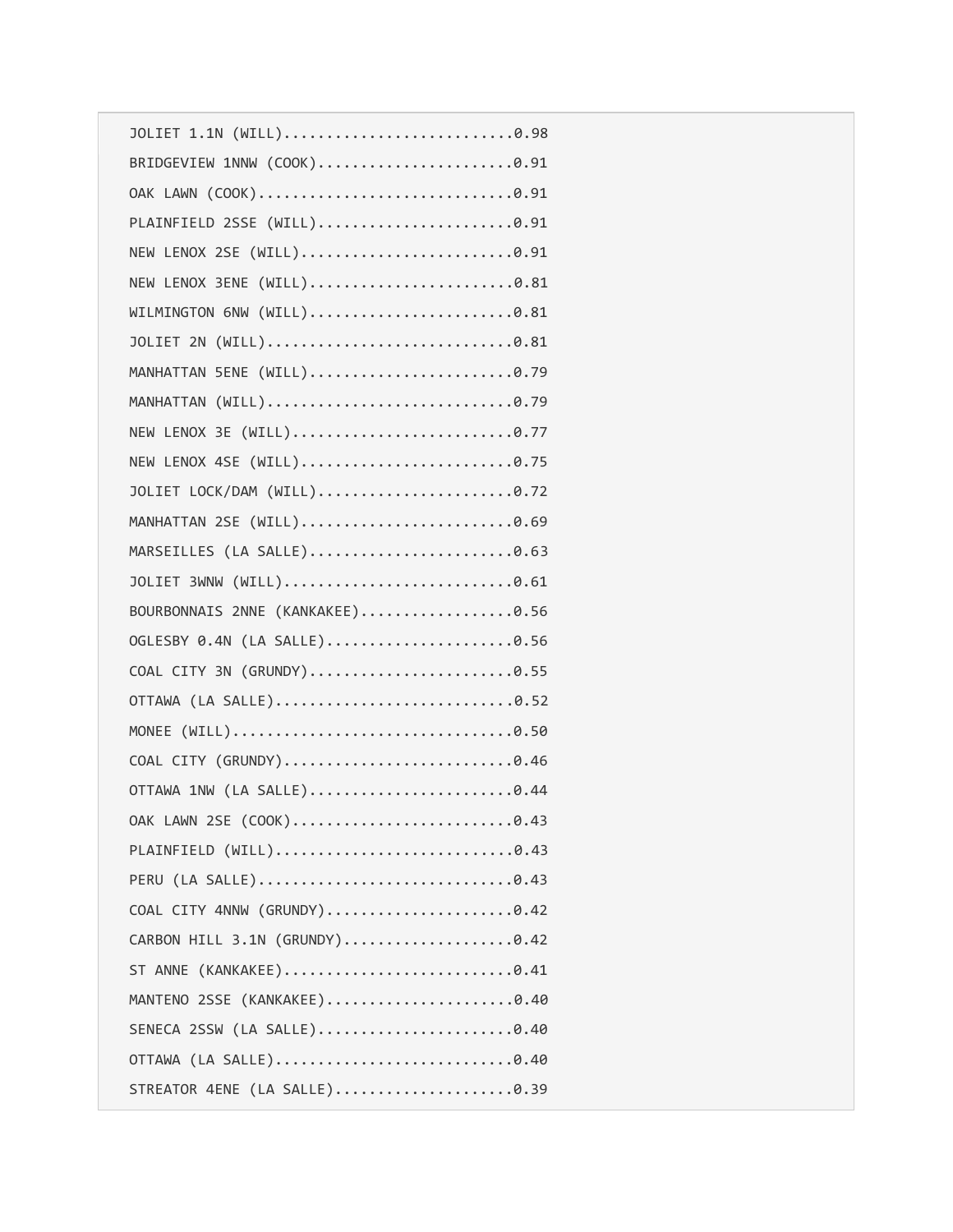| MORRIS 2SSE (GRUNDY)0.38          |
|-----------------------------------|
|                                   |
|                                   |
|                                   |
|                                   |
|                                   |
| OTTAWA 2N (LA SALLE)0.31          |
| CHATSWORTH (LIVINGSTON)0.28       |
| PLAINFIELD 5SW (KENDALL)0.28      |
| CHATSWORTH (LIVINGSTON)0.28       |
| STREATOR 1WSW (LA SALLE)0.26      |
| PONTIAC 1SE (LIVINGSTON)0.26      |
|                                   |
| BURNHAM-HEGEWISCH 2NNW (COOK)0.22 |
| CHENOA 4NNW (LIVINGSTON)0.22      |
| BOURBONNAIS (KANKAKEE)0.21        |
| BONFIELD 4NNE (KANKAKEE)0.21      |
| PLAINFIELD 3NNW (WILL)0.20        |
| STREATOR (LIVINGSTON)0.20         |
| NAPERVILLE 4SSW (WILL)0.18        |
| CHEBANSE (KANKAKEE)0.17           |
| BURR RIDGE 2SW (DU PAGE)0.15      |
| PONTIAC (LIVINGSTON)0.15          |
| EMINGTON 2SSE (LIVINGSTON)0.14    |
| CHICAGO RIDGE (COOK)0.13          |
| PARK FOREST 1SW (COOK)0.13        |
|                                   |
| DARIEN (DU PAGE)0.12              |
| MORRIS 5NNW (GRUNDY)0.12          |
| CHICAGO 6ESE (COOK)0.09           |
|                                   |
| WATSEKA (IROQUOIS)0.08            |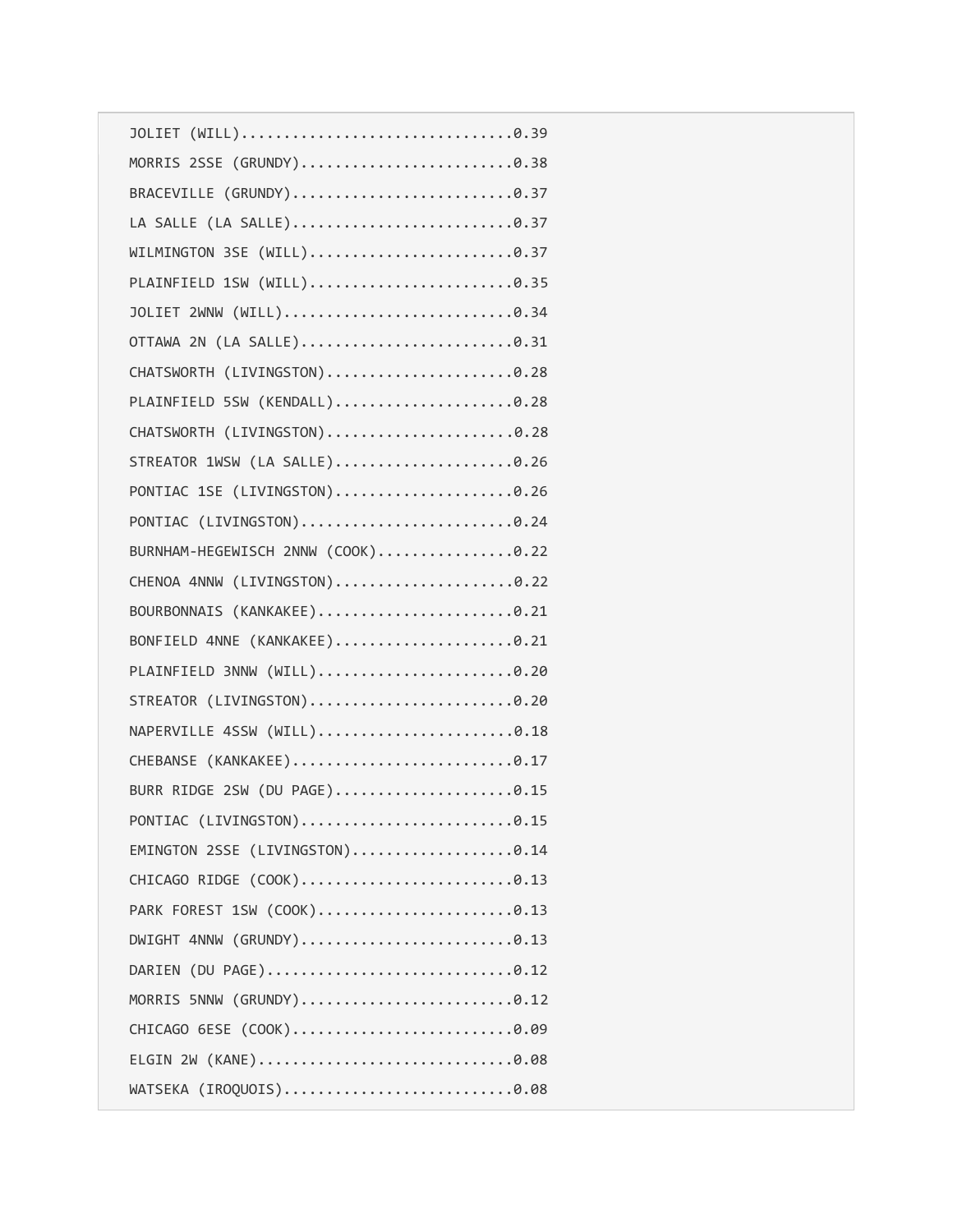| GIBSON 3WNW (FORD)0.07              |
|-------------------------------------|
| WATSEKA 6.9WNW (IROQUOIS)0.07       |
| BONFIELD 4WSW (KANKAKEE)0.07        |
| PARK FOREST 1NNE (COOK)0.06         |
| KANKAKEE 3SE (KANKAKEE)0.06         |
|                                     |
|                                     |
|                                     |
| ASHKUM 5.6E (IROQUOIS)0.04          |
| OSWEGO 5SSE (KENDALL)0.04           |
| ALGONQUIN 1N (MCHENRY)0.04          |
| KANKAKEE (KANKAKEE)0.04             |
|                                     |
| KANKAKEE (KANKAKEE)0.03             |
|                                     |
| SHELDON 3NE (IROQUOIS)0.03          |
| PARK FOREST (COOK)0.03              |
| CORTLAND (DE KALB)0.02              |
| BUCKLEY (IROQUOIS)0.02              |
| MILFORD (IROQUOIS)0.02              |
|                                     |
|                                     |
|                                     |
| OAK PARK 1SW (COOK)0.01             |
| GIBSON 6NE (FORD)0.01               |
| HOMER GLEN 1ENE (WILL)0.01          |
|                                     |
|                                     |
| ORLAND HILLS 1SE (COOK)TRACE        |
| GLENCOE (COOK)TRACE                 |
| DOWNERS GROVE 0.4NNE (DU PAGE)TRACE |
| MENDOTA 2SE (LA SALLE)TRACE         |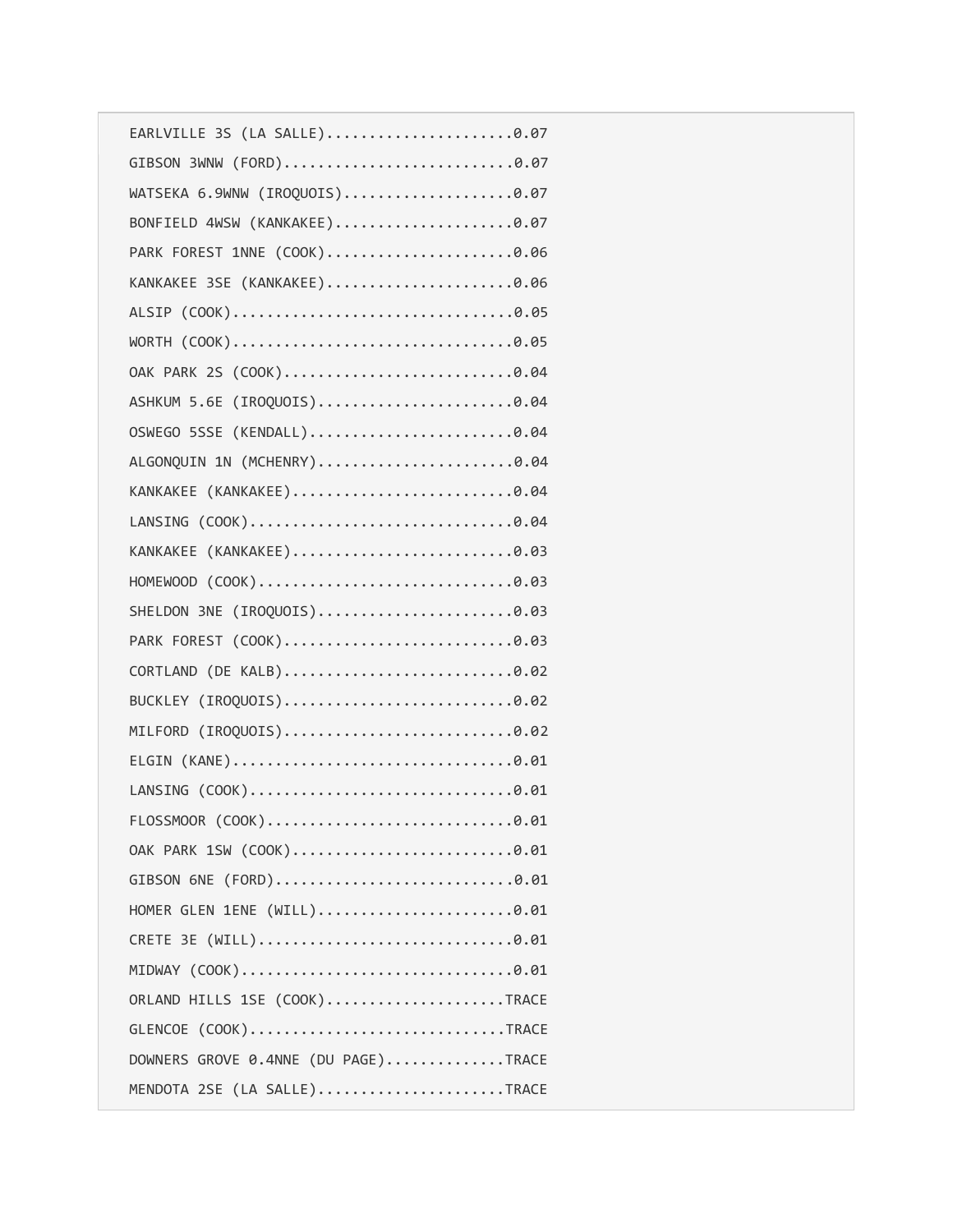| CARY (MCHENRY)TRACE           |           |
|-------------------------------|-----------|
| YORKVILLE 2SE (KENDALL)TRACE  |           |
| INDIANA<br>RAIN               |           |
| LOCATION (COUNTY):            | FALL (IN) |
|                               |           |
| CROWN POINT 2WSW (LAKE)1.76   |           |
| LAKE VILLAGE (NEWTON)1.28     |           |
| DE MOTTE 4SW (JASPER)1.20     |           |
| LAKE VILLAGE 2W (NEWTON)1.20  |           |
| FAIR OAKS 6SW (NEWTON)1.04    |           |
| LAKE VILLAGE 8SE (NEWTON)0.95 |           |
|                               |           |
| DE MOTTE 1SSW (JASPER)0.90    |           |
| DE MOTTE 1NNW (JASPER)0.86    |           |
| RENSSELAER 5NW (JASPER)0.48   |           |
| VALPARAISO 2NW (PORTER)0.43   |           |
| WHEATFIELD 5W (JASPER)0.40    |           |
|                               |           |
| CHESTERTON 4E (PORTER)0.40    |           |
| (WV90)HOBART 1ENE (LAKE)0.36  |           |
|                               |           |
| VALPARAISO 6NW (PORTER)0.34   |           |
|                               |           |
| CROWN POINT (LAKE)0.31        |           |
| VALPARAISO 6WSW (PORTER)0.31  |           |
|                               |           |
|                               |           |
| KOUTS 2WSW (PORTER)0.29       |           |
| PORTER 1S (PORTER)0.29        |           |
| VALPARAISO 2WNW (PORTER)0.27  |           |
| HOBART 1NNW (LAKE)0.26        |           |
| VALPARAISO 4SW (PORTER)0.25   |           |
| VALPARAISO 7WSW (PORTER)0.25  |           |